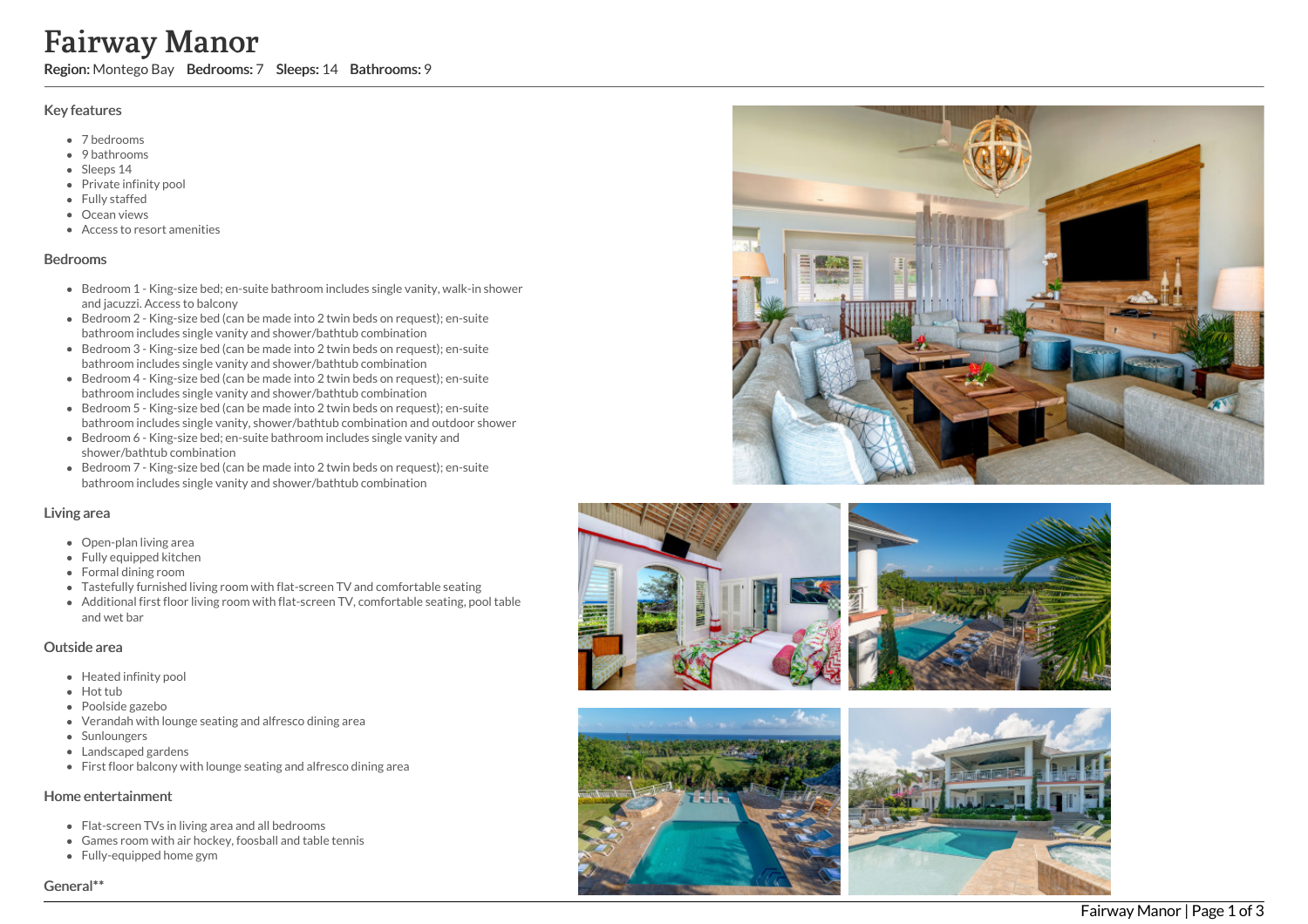- Air conditioning
- Complimentary wifi
- Bedding and towels included
- $\bullet$  Private parking
- Safes in every bedroom
- Beach Club & Resort membership
- A 50% deposit will be required for bookings over the Thanksgiving, Christmas, and New Year periods

## **Staff**

- Housekeeper
- Laundress
- Chef
- Butler
- Gardener

# Resort amenities

- Golf course
- Tennis court
- Pool
- Spa
- Fitness center
- Watersports
- Club house

## Children's equipment available

- $\bullet$  2 cribs
- High chair
- Booster seat

## Montego Bay

Situated on Jamaica $\tilde{A} \dot{\alpha} \hat{a}$ ,  $-\hat{a}$ ,  $d\beta$  North coast, Montego Bay is the capital of Saint James Parish. Whether it is relaxing on the white sands of the Doctor $\tilde{A}$  $\hat{\alpha}$ , $\tilde{\alpha}$ , $\hat{\alpha}$ , $\hat{\alpha}$ s Cave Beach, or scuba diving in the protected waters of Montego Bay Marine Park, this location offers a huge range of activities to ensure you have the holiday of a lifetime. Known as one of the most beautiful locations in the Caribbean, you will find a plethora of historical architecture, tropical gardens and stunning beaches to explore. The  $\tilde{A}\xi\hat{a}, -\tilde{E}\xi$  eHip Strip $\tilde{A}\xi\hat{a}, -\hat{a}, \xi$ , Gloucester Avenue, runs parallel to the ocean and offers a vast selection of restaurants, shops, clubs and bars, all alive with the sound of dancehall and reggae music. For the more adventurous traveller, there is a wide variety of island tours, boat trips, watersports and golf courses across the island, as well as plenty of opportunities to immerse yourself in true Jamaican culture.

\*\*Recommended staff gratuity at the end of your stay is 10% of the villa rental in High Season, 15% in Low Season, divided among your staff members in accordance with the Gratuity Guide you'll find in your Welcome Book at the villa. Plan to pay your grocery and gratuity monies in cash: US dollars or Jamaican dollars.